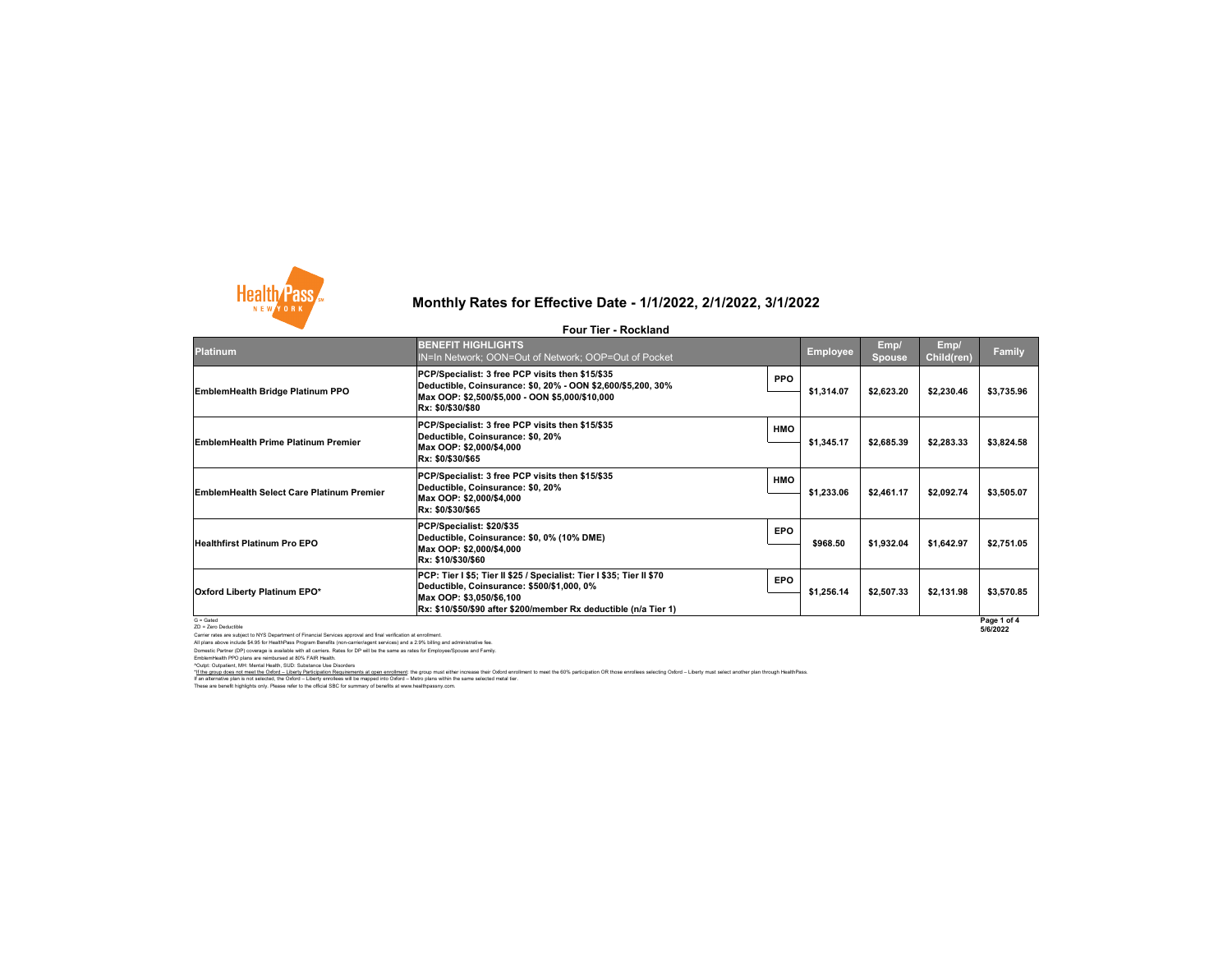G = Gated ZD = Zero Deductible

Carrier rates are subject to NYS Department of Financial Services approval and final verification at enrollment.

All plans above include \$4.95 for HealthPass Program Benefits (non-carrier/agent services) and a 2.9% billing and administrative fee. Domestic Partner (DP) coverage is available with all carriers. Rates for DP will be the same as rates for Employee/Spouse and Family. EmblemHealth PPO plans are reimbursed at 80% FAIR Health.

^Outpt: Outpatient, MH: Mental Health, SUD: Substance Use Disorders



## **Monthly Rates for Effective Date - 1/1/2022, 2/1/2022, 3/1/2022**

These are benefit highlights only. Please refer to the official SBC for summary of benefits at www.healthpassny.com. If an alternative plan is not selected, the Oxford – Liberty enrollees will be mapped into Oxford – Metro plans within the same selected metal tier.

| Gold                                         | <b>BENEFIT HIGHLIGHTS</b><br><b>IN=In Network; OON=O</b>                                                                                    |
|----------------------------------------------|---------------------------------------------------------------------------------------------------------------------------------------------|
| <b>EmblemHealth Bridge Gold PPO</b>          | <b>PCP/Specialist: 3 free PC</b><br><b>Deductible, Coinsurance</b><br>Max OOP: \$5,500/\$11,000<br>Rx: \$0/\$35/\$100                       |
| <b>EmblemHealth Prime Gold Premier</b>       | <b>PCP/Specialist: 3 free PC</b><br><b>Deductible, Coinsurance</b><br>Max OOP: \$6,000/\$12,000<br>Rx: \$0/\$40/\$80                        |
| <b>EmblemHealth Prime Gold Value</b>         | <b>PCP/Specialist: 3 free PC</b><br><b>Deductible, Coinsurance</b><br>Max OOP: \$7,000/\$14,000<br>Rx: \$0/\$40 after Deductik              |
| <b>EmblemHealth Bridge Gold Virtual</b>      | <b>PCP/Specialist: Virtual \$1</b><br><b>Deductible, Coinsurance</b><br><b>Max OOP: Virtual &amp; Offic</b><br>Rx: Virtual \$0/\$40/\$80, O |
| <b>EmblemHealth Select Care Gold Premier</b> | <b>PCP/Specialist: 3 free PC</b><br><b>Deductible, Coinsurance</b><br>Max OOP: \$6,000/\$12,000<br>Rx: \$0/\$40/\$80                        |
| <b>EmblemHealth Select Care Gold Value</b>   | <b>PCP/Specialist: 3 free PC</b><br><b>Deductible, Coinsurance</b><br>Max OOP: \$7,000/\$14,000<br>Rx: \$0/\$40 after Deductik              |
| <b>Healthfirst Gold Pro EPO</b>              | PCP/Specialist: \$25/\$40<br><b>Deductible, Coinsurance</b><br>Max OOP: \$5,275/\$10,550<br>Rx: \$10/\$50/\$85                              |
| <b>Healthfirst Gold 25/50/0 Pro EPO</b>      | PCP/Specialist: \$25/\$50<br><b>Deductible, Coinsurance</b><br>Max OOP: \$7,000/\$14,000<br>Rx: \$10/\$50/\$85                              |
| <b>Healthfirst Gold 1350 Pro EPO</b>         | PCP/Specialist: \$25/\$70<br><b>Deductible, Coinsurance</b><br>Max OOP: \$8,150/\$16,300<br>Rx: \$20/\$60/\$110                             |
| Oxford Metro Gold EPO 25/40 G                | PCP/Specialist: \$25/\$40<br><b>Deductible, Coinsurance</b><br>Max OOP: \$6,000/\$12,000<br>Rx: \$10/\$65/\$95 after \$15                   |
| <b>Oxford Metro Gold EPO 25/40</b>           | PCP/Specialist: \$25/\$40<br><b>Deductible, Coinsurance</b><br>Max OOP: \$6,000/\$12,000<br>Rx: \$10/\$65/\$95 after \$15                   |
| Oxford Liberty Gold EPO 30/60*               | PCP/Specialist: \$30/\$60<br><b>Deductible, Coinsurance</b><br>Max OOP: \$8,400/\$16,800<br>Rx: \$10/\$50/\$90 after \$20                   |
| Oxford Liberty Gold EPO 30/60 G*             | PCP/Specialist: \$30/\$60<br><b>Deductible, Coinsurance</b><br>Max OOP: \$6,400/\$12,800<br>Rx: \$10/\$50/\$90 after \$20                   |
| Oxford Liberty Gold EPO 25/50 ZD*            | PCP/Specialist: \$25/\$50<br><b>Deductible, Coinsurance</b><br>Max OOP: \$6,000/\$12,000<br>Rx: \$10/\$50/\$90 after \$20                   |
| Oxford Liberty Gold HSA 1500 Motion*         | <b>PCP/Specialist: Deductib</b><br><b>Deductible, Coinsurance</b><br>Max OOP: \$5,500/\$11,000<br>Rx: Deductible then \$10/                 |
|                                              |                                                                                                                                             |

| <b>Four Tier - Rockland</b>                                                                                                                                                                                                                              |            |                 |                |                        |            |
|----------------------------------------------------------------------------------------------------------------------------------------------------------------------------------------------------------------------------------------------------------|------------|-----------------|----------------|------------------------|------------|
| <b>BENEFIT HIGHLIGHTS</b><br>IN=In Network; OON=Out of Network; OOP=Out of Pocket                                                                                                                                                                        |            | <b>Employee</b> | Emp/<br>Spouse | Emp/<br>$ Child$ (ren) | Family     |
| PCP/Specialist: 3 free PCP visits then \$25/\$40<br>Deductible, Coinsurance: \$1,300/\$2,600, 30% - OON \$3,500/\$7,000, 40%<br>Max OOP: \$5,500/\$11,000 - OON \$7,500/\$15,000<br>Rx: \$0/\$35/\$100                                                   | <b>PPO</b> | \$1,063.50      | \$2,122.06     | \$1,804.49             | \$3,021.82 |
| PCP/Specialist: 3 free PCP visits then \$25/\$40<br>Deductible, Coinsurance: \$450/\$900, 30%<br>Max OOP: \$6,000/\$12,000<br>Rx: \$0/\$40/\$80                                                                                                          | <b>HMO</b> | \$1,089.33      | \$2,173.71     | \$1,848.39             | \$3,095.44 |
| PCP/Specialist: 3 free PCP visits then \$25/\$40<br>Deductible, Coinsurance: \$2,500/\$5,000, 30%<br>Max OOP: \$7,000/\$14,000<br>Rx: \$0/\$40 after Deductible/\$80 after Deductible                                                                    | <b>HMO</b> | \$1,002.56      | \$2,000.16     | \$1,700.88             | \$2,848.13 |
| PCP/Specialist: Virtual \$0/n/a, Office \$40/60<br>Deductible, Coinsurance: Virtual \$0/n/a, Office \$500/\$1,000,30%<br>Max OOP: Virtual & Office \$7,800/\$15,600<br>Rx: Virtual \$0/\$40/\$80, Office \$0/\$40 after Deductible/\$80 after Deductible | <b>EPO</b> | \$1,011.70      | \$2,018.46     | \$1,716.43             | \$2,874.19 |
| PCP/Specialist: 3 free PCP visits then \$25/\$40<br>Deductible, Coinsurance: \$450/\$900, 30%<br>Max OOP: \$6,000/\$12,000<br>Rx: \$0/\$40/\$80                                                                                                          | <b>HMO</b> | \$1,004.73      | \$2,004.50     | \$1,704.57             | \$2,854.31 |
| PCP/Specialist: 3 free PCP visits then \$25/\$40<br>Deductible, Coinsurance: \$2,500/\$5,000, 30%<br>Max OOP: \$7,000/\$14,000<br>Rx: \$0/\$40 after Deductible/\$80 after Deductible                                                                    | <b>HMO</b> | \$949.45        | \$1,893.95     | \$1,610.60             | \$2,696.77 |
| PCP/Specialist: \$25/\$40<br>Deductible, Coinsurance: \$0, 0% (15% DME)<br>Max OOP: \$5,275/\$10,550<br>Rx: \$10/\$50/\$85                                                                                                                               | <b>EPO</b> | \$824.88        | \$1,644.81     | \$1,398.82             | \$2,341.75 |
| PCP/Specialist: \$25/\$50<br>Deductible, Coinsurance: \$0, 0% (15% DME)<br>Max OOP: \$7,000/\$14,000<br>Rx: \$10/\$50/\$85                                                                                                                               | <b>EPO</b> | \$792.07        | \$1,579.20     | \$1,343.06             | \$2,248.25 |
| PCP/Specialist: \$25/\$70<br>Deductible, Coinsurance: \$1,350/\$2,700, 20%<br>Max OOP: \$8,150/\$16,300<br>Rx: \$20/\$60/\$110                                                                                                                           | <b>EPO</b> | \$773.87        | \$1,542.79     | \$1,312.12             | \$2,196.37 |
| PCP/Specialist: \$25/\$40<br>Deductible, Coinsurance: \$1,250/\$2,500, 20%<br>Max OOP: \$6,000/\$12,000                                                                                                                                                  | <b>EPO</b> | \$930.06        | \$1,855.17     | \$1,577.64             | \$2,641.52 |
| PCP/Specialist: \$25/\$40<br>Deductible, Coinsurance: \$1,250/\$2,500, 20%<br>Max OOP: \$6,000/\$12,000                                                                                                                                                  | <b>EPO</b> | \$963.36        | \$1,921.77     | \$1,634.25             | \$2,736.42 |
| PCP/Specialist: \$30/\$60<br>Deductible, Coinsurance: \$2,000/\$4,000, 30%<br>Max OOP: \$8,400/\$16,800                                                                                                                                                  | <b>EPO</b> | \$1,023.62      | \$2,042.29     | \$1,736.68             | \$2,908.16 |
| PCP/Specialist: \$30/\$60<br>Deductible, Coinsurance: \$1,250/\$2,500, 0%<br>Max OOP: \$6,400/\$12,800                                                                                                                                                   | <b>EPO</b> | \$1,062.31      | \$2,119.67     | \$1,802.46             | \$3,018.43 |
| PCP/Specialist: \$25/\$50<br>Deductible, Coinsurance: \$0, 0%<br>Max OOP: \$6,000/\$12,000                                                                                                                                                               | <b>EPO</b> | \$1,160.41      | \$2,315.88     | \$1,969.24             | \$3,298.03 |
| PCP/Specialist: Deductible then 10% coins<br>Deductible, Coinsurance: \$1,500/\$3,000, 10%<br>Max OOP: \$5,500/\$11,000<br><b>Rx: Deductible then \$10/\$50/\$90</b>                                                                                     | <b>EPO</b> | \$1,036.21      | \$2,067.48     | \$1,758.10             | \$2,944.05 |
|                                                                                                                                                                                                                                                          |            |                 |                |                        | Dao 2 of A |

**Page 2 of 4 5/6/2022**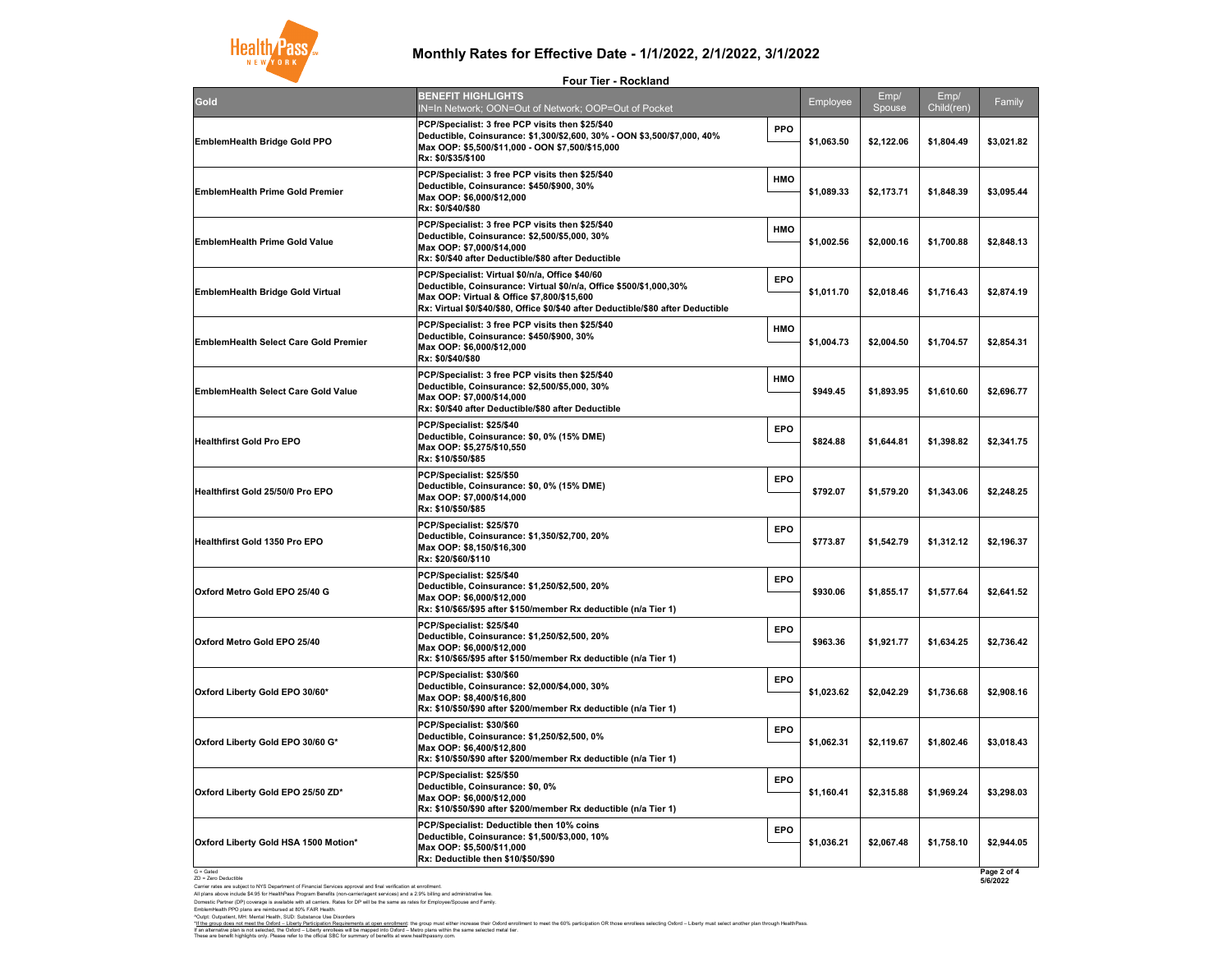Carrier rates are subject to NYS Department of Financial Services approval and final verification at enrollment.

All plans above include \$4.95 for HealthPass Program Benefits (non-carrier/agent services) and a 2.9% billing and administrative fee. Domestic Partner (DP) coverage is available with all carriers. Rates for DP will be the same as rates for Employee/Spouse and Family.

EmblemHealth PPO plans are reimbursed at 80% FAIR Health.

^Outpt: Outpatient, MH: Mental Health, SUD: Substance Use Disorders



# **Monthly Rates for Effective Date - 1/1/2022, 2/1/2022, 3/1/2022**

**Four Tier - Rockland**

These are benefit highlights only. Please refer to the official SBC for summary of benefits at www.healthpassny.com. \*<u>If the group does not meet the Oxford – Liberty Participation Requirements at open enrollment</u>: the group must either increase their Oxford enrollment to meet the 60% participation OR those enrollees selecting Oxford – L If an alternative plan is not selected, the Oxford – Liberty enrollees will be mapped into Oxford – Metro plans within the same selected metal tier.

|                                                | <b>Four Tier - Rockland</b>                                                                                                                                                         |            |                 |                       |                    |                         |
|------------------------------------------------|-------------------------------------------------------------------------------------------------------------------------------------------------------------------------------------|------------|-----------------|-----------------------|--------------------|-------------------------|
| <b>Silver</b>                                  | <b>BENEFIT HIGHLIGHTS</b><br>IN=In Network; OON=Out of Network; OOP=Out of Pocket                                                                                                   |            | <b>Employee</b> | Emp/<br><b>Spouse</b> | Emp/<br>Child(ren) | <b>Family</b>           |
| <b>EmblemHealth Prime Silver Premier</b>       | PCP/Specialist: 3 free PCP visits then \$35/\$65<br>Deductible, Coinsurance: \$3,800/\$7,600, 40%<br>Max OOP: \$8,000/\$16,000<br>Rx: \$0/\$40/\$80                                 | <b>HMO</b> | \$933.44        | \$1,861.92            | \$1,583.37         | \$2,651.14              |
| <b>EmblemHealth Select Care Silver Premier</b> | PCP/Specialist: 3 free PCP visits then \$35/\$65<br>Deductible, Coinsurance: \$3,800/\$7,600, 40%<br>Max OOP: \$8,000/\$16,000<br>Rx: \$0/\$40/\$80                                 | <b>HMO</b> | \$860.83        | \$1,716.71            | \$1,459.95         | \$2,444.22              |
| <b>EmblemHealth Select Care Silver Value</b>   | PCP/Specialist: 3 free PCP visits then \$10/\$55<br>Deductible, Coinsurance: \$7,000/\$14,000, 0%<br>Max OOP: \$7,000/\$14,000<br>Rx: \$0/\$0 after Deductible/\$0 after Deductible | <b>HMO</b> | \$832.57        | \$1,660.20            | \$1,411.91         | \$2,363.69              |
| <b>EmblemHealth Prime Silver HSA</b>           | PCP/Specialist: Deductible then \$30/\$50 copay<br>Deductible, Coinsurance: \$3,000/\$6,000, 40%<br>Max OOP: \$6,800/\$13,600<br>Rx: Deductible then \$15/\$45/\$80                 | <b>HMO</b> | \$881.93        | \$1,758.90            | \$1,495.81         | \$2,504.33              |
| <b>Healthfirst Silver Pro EPO</b>              | PCP/Specialist: \$35/\$70<br>Deductible, Coinsurance: \$4,300/\$8,600, 40%<br>Max OOP: \$8,150/\$16,300<br>Rx: \$20/\$60/\$110                                                      | <b>EPO</b> | \$709.48        | \$1,414.00            | \$1,202.64         | \$2,012.85              |
| Healthfirst Silver 40/75/4700 Pro EPO          | PCP/Specialist: \$40/\$75<br>Deductible, Coinsurance: \$4,700/\$9,400, 45%<br>Max OOP: \$7,900/\$15,800<br>Rx: \$20/\$60/\$110                                                      | <b>EPO</b> | \$690.46        | \$1,375.97            | \$1,170.31         | \$1,958.65              |
| Oxford Metro Silver EPO 30/80 G                | PCP/Specialist: \$30/\$80<br>Deductible, Coinsurance: \$3,500/\$7,000, 30%<br>Max OOP: \$8,700/\$17,400<br>Rx: \$10/\$65/\$95 after \$150/member Rx deductible (n/a Tier 1)         | <b>EPO</b> | \$773.87        | \$1,542.79            | \$1,312.12         | \$2,196.37              |
| Oxford Metro Silver EPO 50/100 ZD              | PCP/Specialist: \$50/\$100<br>Deductible, Coinsurance: \$0, 0%<br>Max OOP: \$8,700/\$17,400<br>Rx: \$10/\$65/\$95 after \$150/member Rx deductible (n/a Tier 1)                     | <b>EPO</b> | \$899.43        | \$1,793.91            | \$1,525.57         | \$2,554.22              |
| Oxford Liberty Silver EPO 25/50 G*             | PCP/Specialist: \$25/\$50<br>Deductible, Coinsurance: \$4,500/\$9,000, 50%<br>Max OOP: \$8,700/\$17,400<br>Rx: \$10/\$50/\$90 after \$200/member Rx deductible (n/a Tier 1)         | <b>EPO</b> | \$876.35        | \$1,747.75            | \$1,486.33         | \$2,488.43              |
| Oxford Liberty Silver EPO 40/70*               | PCP/Specialist: \$40/\$70<br>Deductible, Coinsurance: \$3,000/\$6,000, 35%<br>Max OOP: \$8,700/\$17,400<br>Rx: \$10/\$50/\$90 after \$200/member Rx deductible (n/a Tier 1)         | <b>EPO</b> | \$911.99        | \$1,819.04            | \$1,546.93         | \$2,590.02              |
| Oxford Liberty Silver EPO 50/100 ZD*           | PCP/Specialist: \$50/\$100<br>Deductible, Coinsurance: \$0, 0%<br>Max OOP: \$8,700/\$17,400<br>Rx: \$10/\$65/\$95 after \$150/member Rx deductible (n/a Tier 1)                     | <b>EPO</b> | \$1,016.62      | \$2,028.29            | \$1,724.79         | \$2,888.22              |
| <b>Oxford Liberty Silver HSA 4000 Motion*</b>  | PCP/Specialist: Deductible then 20% coins<br>Deductible, Coinsurance: \$4,000/\$8,000, 20%<br>Max OOP: \$7,050/\$14,100<br>Rx: Deductible then \$10/\$50/\$90                       | <b>EPO</b> | \$857.05        | \$1,709.16            | \$1,453.52         | \$2,433.45              |
| $G =$ Gated<br>ZD = Zero Deductible            |                                                                                                                                                                                     |            |                 |                       |                    | Page 3 of 4<br>5/6/2022 |